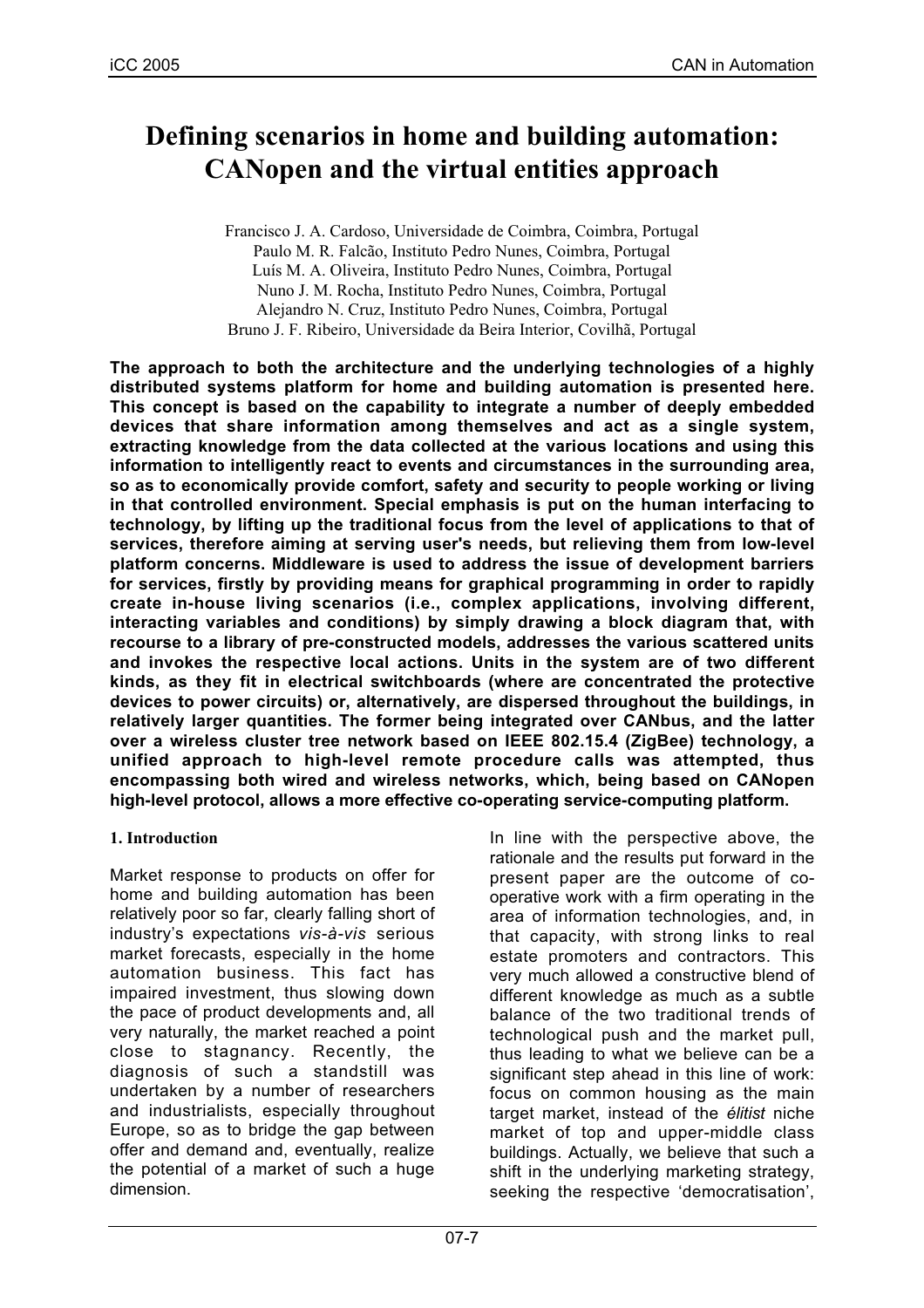is the crucial issue in the process of changing this industry, an idea that could be realized only through a far better adequacy of products to people's needs and purses.

The new objective of addressing a massmarket had serious and challenging implications in both functional and technical system specifications, which substantiated and led to a significant expansion of the very concept of home and building automation. Thus, this perspective has led us to firstly address the following key factors: (i) the use of highly distributed systems, made of small, cheap, easy to install and use units, (ii) operational flexibility, so as to rapidly adapt existing resources to changing requirements, without having to resort to computing skills, and (iii) straightforward human perception of who actually masters the house, which is a complex feeling very much dependent on the amount of trust in the technology there involved, and on the degree of friendliness provided by the system(s) in order to support human interaction – all issues above contributing to the ability of "mass customisation", which is required in order to meet the new challenge.

The above factors benefit from the level of modularity that can be practiced in integrated designs. Therefore, our systems platform was structured with special attention to modularity rules, which were used to define and articulate modules. Thus, the whole system was designed conceptually as a set of intercommunicating tasks, which are logically grouped into functional sub-systems that are mapped onto physical processor modules according to their processing requirements. Each task executes in a private protected environment and implements a single abstraction for the rest of the system. Messages being used by modules to request services from other modules, a message system provides an efficient mechanism for passing information between processors and synchronising local processes, and encourages strong logical separation between tasks.

Such considerations inspired the implementation of a universal platform for the purpose of easily supporting a multitude of application cases. Thus, control tasks are to be realised with existing hardware and software modules, and applications setting-up can be carried out with no further development of applications software, so as to keep the standard of software modularity compatible to the one more easily obtainable for hardware. Actually, this line of concern addresses the specific issue of how procedures can be remotely invoked throughout the different unit levels, thus involving both code allocation criteria and the communications media to be used, which were dealt with as follows: (i) concerning code storage, executable code corresponding to the possible role of each module, according to its hardware contents, resides permanently in nonvolatile memory there located – hence, in the course of initialising an application, short message strings are passed along the system, each message unit consisting of a command code and the respective parameters – and, (ii) the integration of a number of independent modules in a distributed system, usually deeply embedded, led to the choice of CAN serial bus as a primary communication mechanism adequate to link the different units in a system, irrespective of time stringency and distances involved, even though complemented by short-haul, lowpower, wireless networking.

These decisions implied the use of CANopen high-level protocol, which proved to be a very suitable tool to support the communication semantics required by what then became a complete strategy of virtual instrumentation.

The rationale and the solutions found in order to tackle the string of problems that have arisen from that new general perspective are embodied in a full systems platform, which is described next in terms of both architecture and technologies.

# **2. The platform**

Typical applications in this line of work impose stringent requirements regarding both functional flexibility and time management, thus reflecting the potential diversity of variables involved, as much as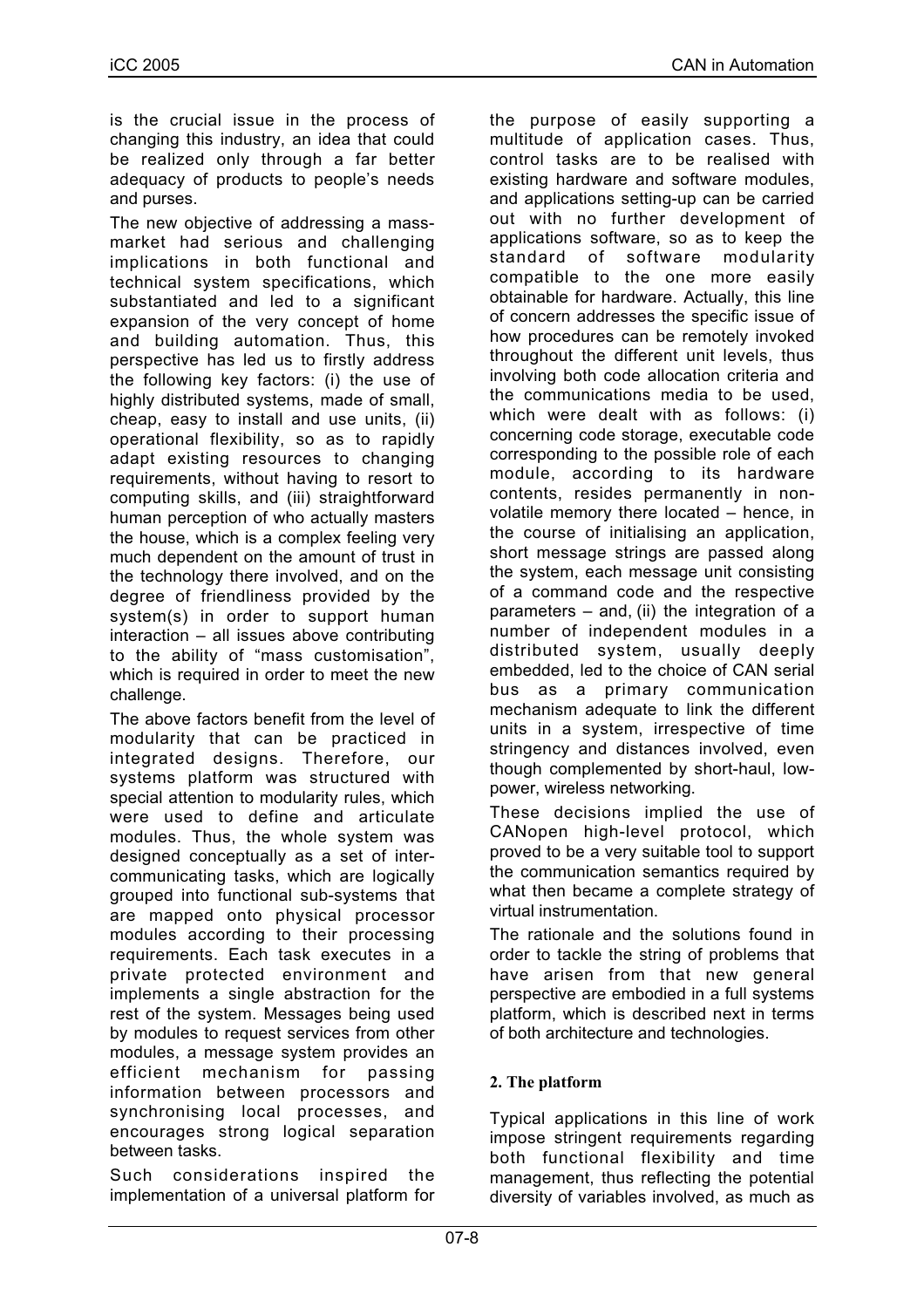the diversity of people and their circumstances. In order to cope with this common difficulty and, still, keep costs at a reasonable level, a highly modular system was devised, implemented, and used under common working conditions.

# **2.1. Architecture**

Topology was determined by (i) a primary decision of creating a sensor/actuator wireless network, consisting of very small nodes that can independently selforganise, as they equipped with modules for data acquisition and processing, communication and power supply, and (ii) the fact that power circuits concentrate in electrical switchboards, where are located the respective protective devices, making it sensible to fit the respective control units in there, as well. In this manner, a wired backbone network connecting a few units (relatively large, in both size and I/O capabilities) located in the switchboard(s) links to a myriad of tiny units that are dispersed throughout the house, in large quantities. Criteria of functional partition and allocation were affected also by these considerations and, therefore, the overall system consists of a number of fully autonomous units, which are briefly described as follows:

- The central unit, a PC/Windows-based machine, which is responsible for data gathering, archival and presentation, as well as for interactive human interfacing (applications programming and followup);
- Switchboard-integrating units which, besides the relatively large I/O handling capabilities  $-24$  DO, 32 DI, and 4 AI  $$ also consolidate and appropriately route the information to/from lower level units, through CANbus;
- Field-integrating units, fitting in sensors for temperature, relative humidity, and light, in addition to which provide general purpose local I/O handling capabilities  $-6$  DO, 4 DI, and 2 AI  $$ also consolidate and appropriately route the information to/from other units, through both CANbus and ZigBee and, thus, can bridge communication between the two networks;

• Smart transducers and actuators, fitting in sensors for temperature, relative humidity, and light, plus some more limited general purpose local I/O handling capabilities – 2 DO, 4 DI, and 2 AI – and one single communication device of either type, CANbus or ZigBee, in which latter case can act as master or slave.

The key to system architecture is a basic cell structure comprising one unit of a certain level and a number of units of the immediate lower level, which adequately replicates so as to encompass all variables and devices in each and every application. Embedded communication within a cell is carried out so that (i) lower level units do not communicate with each other, and (ii) the top-level unit in the cell also acts as gateway to the respective network (of either type), at the next higher level. Thus, this dual-ported operation facilitates a multi-buffering scheme, which ensures constant-rate data flow across the whole system and, therefore, predictable time in either case of remote data access and I/O human-triggered operation, as required by real-time operation.

Another key factor for the success of this design was the basic choice of communication technologies to support the different communication needs throughout the system: (i) CANbus, a fieldbus technology that is particularly suitable in cases like this one, where the network hierarchy implied in the architecture serves the purpose of distributed computing at device level, besides its outstanding capabilities of error detection, thus leading to increased reliability, real-time response, simplicity and low cost, and (ii) ZigBee-inspired, IEEE 802.15.4 wireless embedded networking platform, allowing flexible configuration (topology), high security, low cost, long battery life, reasonable data rate, and effective network management, thus producing networks that are reliable, flexible, secure, and easy to use.

Both communication mechanisms being specified at the two lowest levels of ISO/OSI only, CANopen was considered in order to support a complementary role consisting in addressing functions whose resources (both hardware and software)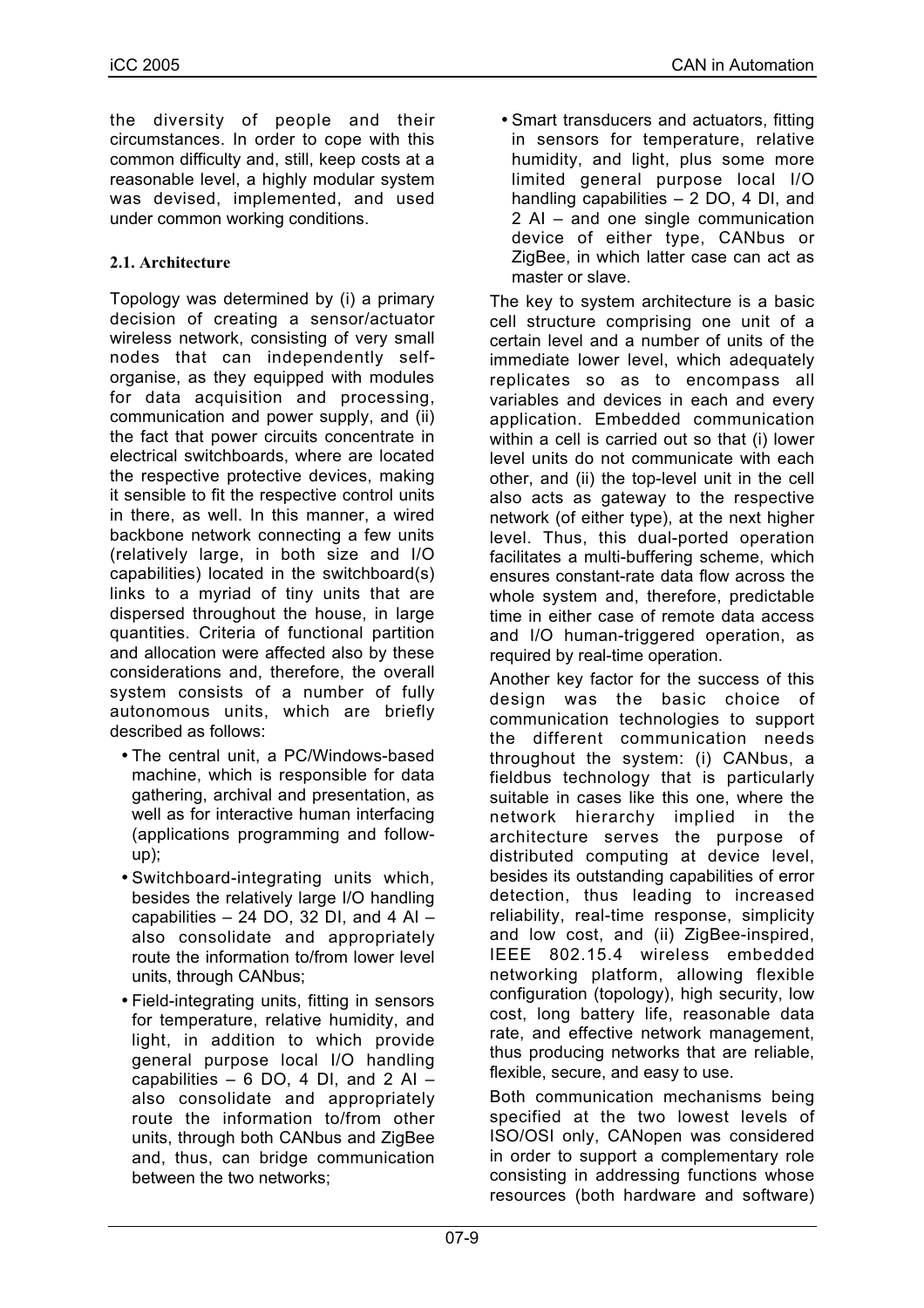are already made available in the modular units. Such a high-level approach lends to minimising the effort involved in system integration by adopting the concept of device profiling, thus standardising the communication contents (both syntax and semantics) that are to be transferred to each other.

Being a natural add-on to CAN networks, CANopen model to describe devices (including functionalities and the mechanism of communication to explore them) was extended to the wireless network, with the logic adaptation to the particulars of a different architecture, especially to accommodate message routing.

# **2.2. Technology**

Both hardware and software supporting technologies were selected and implemented so as not to compromise the final outcome, vis-à-vis the ultimate objectives and the system architecture previously defined.

Thus, starting from the top central unit, it was based on a commercial PC, for its role mainly consists in providing extensive historical data storage, and supporting the appropriate local human interfacing to the overall system for in-house operation, as well as a number of web services required for remote operation. All other units referred to above are built using microcontrollers of the latest generation as basic building blocks, to the benefit of size, cost, reliability, power consumption, and simple and effective overall integration, in result of the commonly available software development tools of good quality.

In fact, especially owing to the paraphernalia of built-in devices in new microcontrollers, these tend to be more reliable and compact, as well as efficient and versatile. In this line, the STMicroelectronics ST10F269 device appears as a paradigmatic case, especially as it integrates five major facilities: (i) "intelligent" interfacing to field variable signals through capture/compare inputs and PWM driving outputs, which, when duly associated with internal timer units, can be used for plain timing, pulse width measurement, event counting, etc.,

and one analogue data acquisition chain including a 16-input analogue multiplexer, sample-and-hold and 10-bit ADC, (ii) two CANbus controllers, implementing lowlevel (physical and data-link layers) standard protocols in hardware, (iii) FLASH memory in generous amount (256 kbyte), thus providing the long sought flexible (on-site read/write), non-volatile memory for both programs and data, plus 12 Kbyte of RAM, (iv) real-time clock, so that tasks can be synchronised without the intervention of the central unit, and (v) hard real-time capabilities deriving from the built-in multiple priority interrupt manager that allows 'clean' prioritising of interrupt sources, and by fast context switching in response to interrupts through increased flexibility in register bank handling.

Therefore, the ST10F269 chip was selected to support all switchboardintegrating units, for these are always involved in real- and limited-time operation, handling locally a wide range of I/O, and communicate over CANbus. Also, as a 'relative' of the well-known Infineon C166 microcontroller family, software could be developed with recourse to a set of tools (assembler, C and C++ compilers, and debuggers) from TASKING, Inc. Finally, in what concerns the physical implementation of switchboard-integrating units, these being devised so as to easily fit in electrical switchboards, the electronics of this type of unit lay on a single board with the footprint of 8x16 cm, already including the respective fast-on connectors, which is boxed so as to clip on DIN-rails.

In addition, in order to support the embedded units other than switchboard integrators, the Texas Instruments MSP430F149 device was selected, mostly for it qualifies as ultra low-power device  $($  <math>1 \text{ mA}  $@$  3.3 V, in active operation) and, therefore, greatly contributes to extend battery life in battery-fed smart sensors and actuators, and the 8-input analogue multiplexer in connection with a 12-bit ADC, 2 kbyte of RAM, and 60 kbyte of FLASH memory (with flexible handling for code changes or data logging), make it perfectly suitable for supporting either type of field-integrating units and smart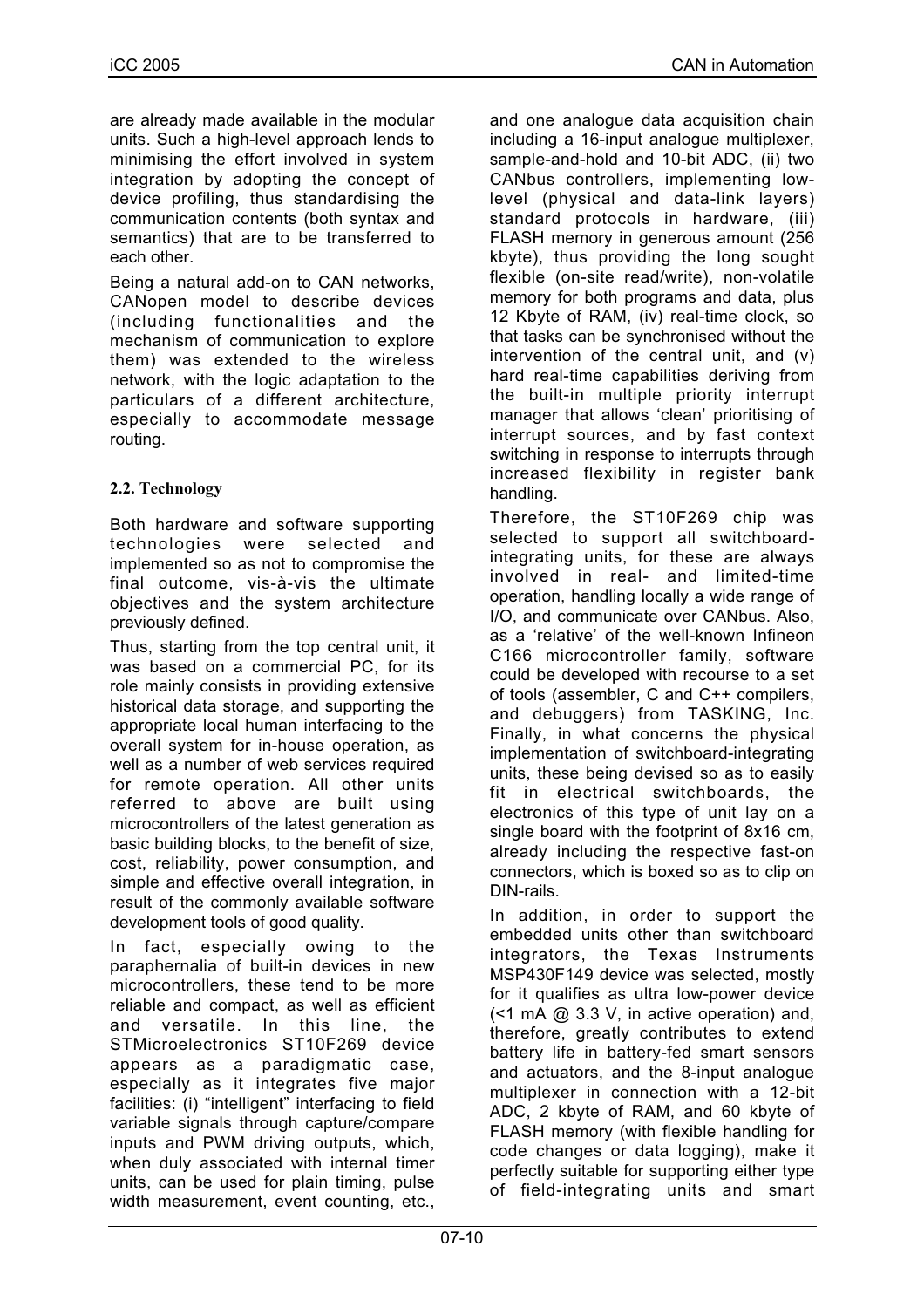sensors/actuators. The IAR Embedded Workbench suite of tools, from IAR Systems AB, was very successfully used to support software development in all units sharing the same microcontroller technology.

In order to reduce the overall size of both unit types, they are implemented with recourse to tiny PCBs. Thus, in case of smart sensors/actuators, 3 different PCBs made circular, of 4 cm diameter, to best adapt to wall boxes that are part of existing electric circuitry are stacked together, that can be described as follows: (i) the 'motherboard', thus containing the microcontroller, on-board sensors, and supply conversion and management devices, (ii) one board with interfacing devices to field signals, and (iii) one board with the appropriate communication controller of either type, ZigBee (CC2420, from Chipcon) or CANbus (MCP2510, from Microchip Technology). Fieldintegrating units share the same approach to building blocks, with the minor exceptions that the 'motherboard' here is shaped as rectangular  $(4.5 \times 6 \text{ cm})$  and permanently includes a CANbus controller, the add-on communications board being required only in case of integration in the wireless network.

# **2.3. The real-time operating system**

In what concerns software structuring, a mechanism for the appropriate handling of software tasks running in each of the different system modules was also designed, so as to keep up with the hardware structuring in what concerns the level of modularity. Thus, a package of software was designed and implemented with the objective of providing support to the basic functions of both resource and task executive management at each unit in the distributed system (except the top central unit), with respect for the stringent time constraints affecting the majority of tasks running there. This software is, therefore, a real-time operating system that was specially devised to fit in the small amounts of memory that are available in embedded units.

This operating system is based on a kernel that was conceived and developed in order to support multi-tasking, preemptive task management, and was organised as a collection of small modules structured functionally. As a result, users can have it duly fit to their specific needs concerning both the available functions and resources.

The kernel in our operating system provides the classic primitives for intertask synchronisation, communication, and resource sharing. Furthermore, the kernel constitutes a platform for embedded software in the form of multiple, independent and concurring tasks, which provides these tasks with their private executing environments. Three levels of processing have been devised, as shown in figure 1: the interrupt level, the system logical level, and the task level. Execution priorities in the interrupt level depend only on the CPU architecture, and they are statically assigned in the course of applications programming. Priorities at task level were made to vary between 1and 62, the priority level 1 being the highest. Level 0 was assigned to an "internal" system task, called *system logical level*, which integrates the intermediate processing level.



Figure 1. Processing levels in the RTOS kernel

In fact, in order to tackle the complex software in real-time units, namely those involved in data gathering and control functions, it is sensible to split the whole application into small task units, which are to be executed according to their specific time constraints, in a sequence duly managed at the level of the operating system kernel. So, here, besides its contents of executable code and data variables, each task is allocated its own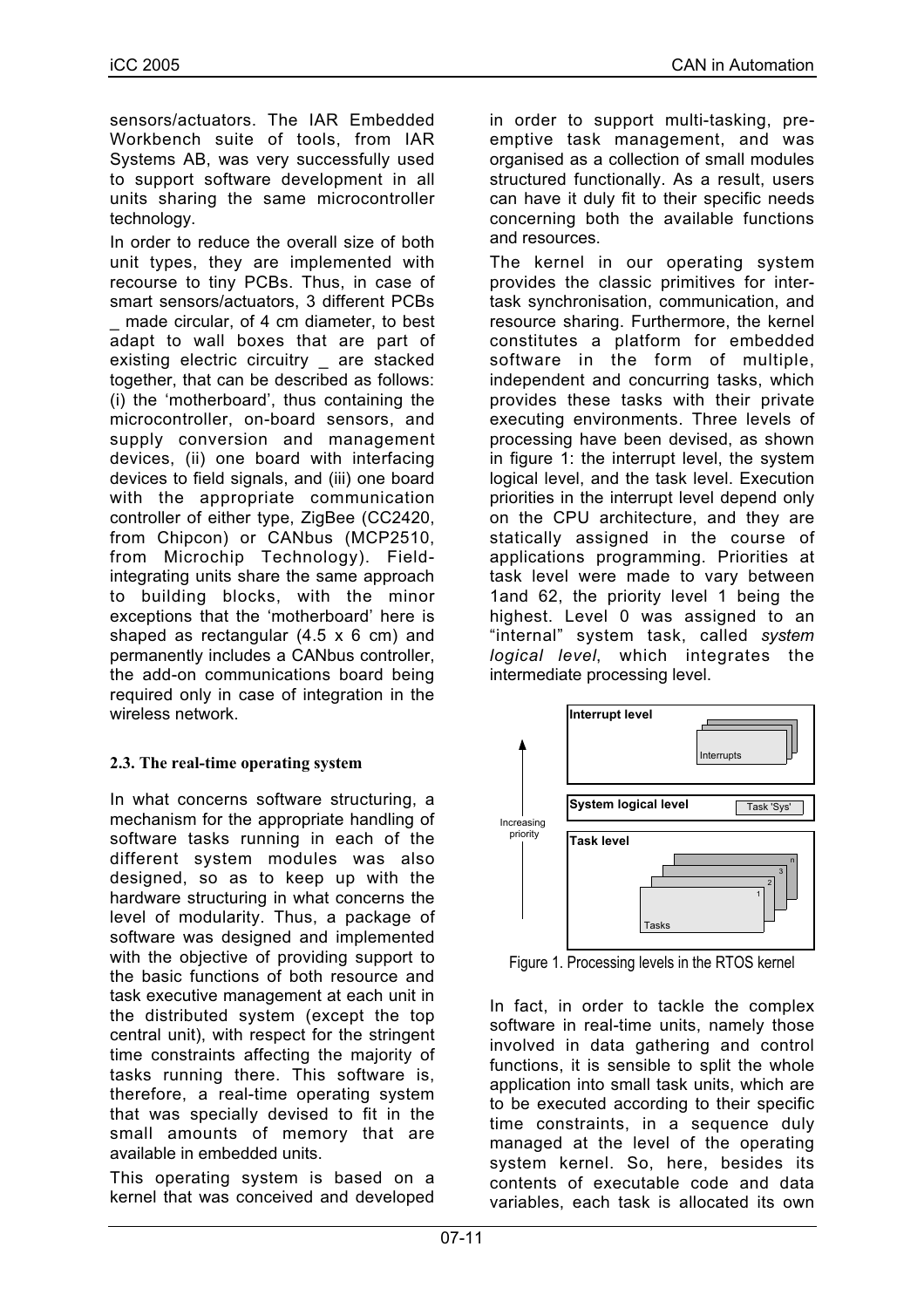virtual CPU, with specific program counter, general-purpose registers, and stack pointer. Situations may exist where the same code segment serves different concurring tasks.

A simple mechanism of management was implemented here, with few straightforward rules, for the sake of both speed and reliability. Thus, in the progression of one given task, it skips from one state to another according to its own logical activity. As shown in figure 2, a three-state scheme was devised here, involving four state transitions, which proved to be both efficient and reliable in multi-tasking operation. As depicted there, transition 1 corresponds to a situation where the task cannot continue and, therefore, a system call ought to be made for it to be declared as *blocked*. Transitions 2 and 3 are both induced by the scheduler: transition 3 corresponds to a pre-emption of the current task, and transition 2 occurs whenever the task under consideration is promoted to the active executing state, thus replacing the previous one in that same situation. Transition 4 is triggered by a specific condition indicating either an external event or the availability of a given recourse, which, in any case, kept the task pending. Finally, whenever there is no other task executing, or this considered task is of the highest priority, transition 2 occurs immediately, as a default case.



Figure 2. State-transition diagram of one single task

This simple, yet effective and reliable, task management scheme, along with the hardware structuring and the basic communication mechanism, paved the

way for an overall well-built platform to suit the needs for the remote programming of a number of embedded controllers that are involved in the setting-up of in-house living scenarios, i.e., complex applications, encompassing interacting variables and conditions, at different locations.

# **3. Applications programming**

The ultimate objective here consists in the capability to rapidly set-up scenarios in a house \_ by definition, a *scenario* provides a combined 'space-time' understanding of the environment, which maps on a set of factors and parameters of environmental, temporal and personal nature.

The ability to effectively achieve such a goal depends on the implementation of three major technological services, as follows:

- 1. In the first place, provision for ordinary people to specify a set of conditions and/or operating points for environmental factors, which determine the way of living in a certain space, at a certain time, with recourse to a library of pre-constructed models, thus in line with the virtual entities approach specification is given graphically at the central unit, where icons representing physical modules and logical functions are associated with graphs that represent the logical links between them, altogether constituting a meaningful chain of events and functions;
- 2. Still at the level of the central unit, allocation of functions to the various units dispersed in the environment, within the framework of a programmed scenario, and remote invocation of the respective local actions over the networks;
- 3. Involving all units performing functions to the benefit of a programmed scenario, co-ordinated interaction, over the networks, amongst the scattered units integrating the system, so that they can decide upon and implement the appropriate actions in due time (task synchronisation), as much as real-time state diagnosis (task and transaction monitoring).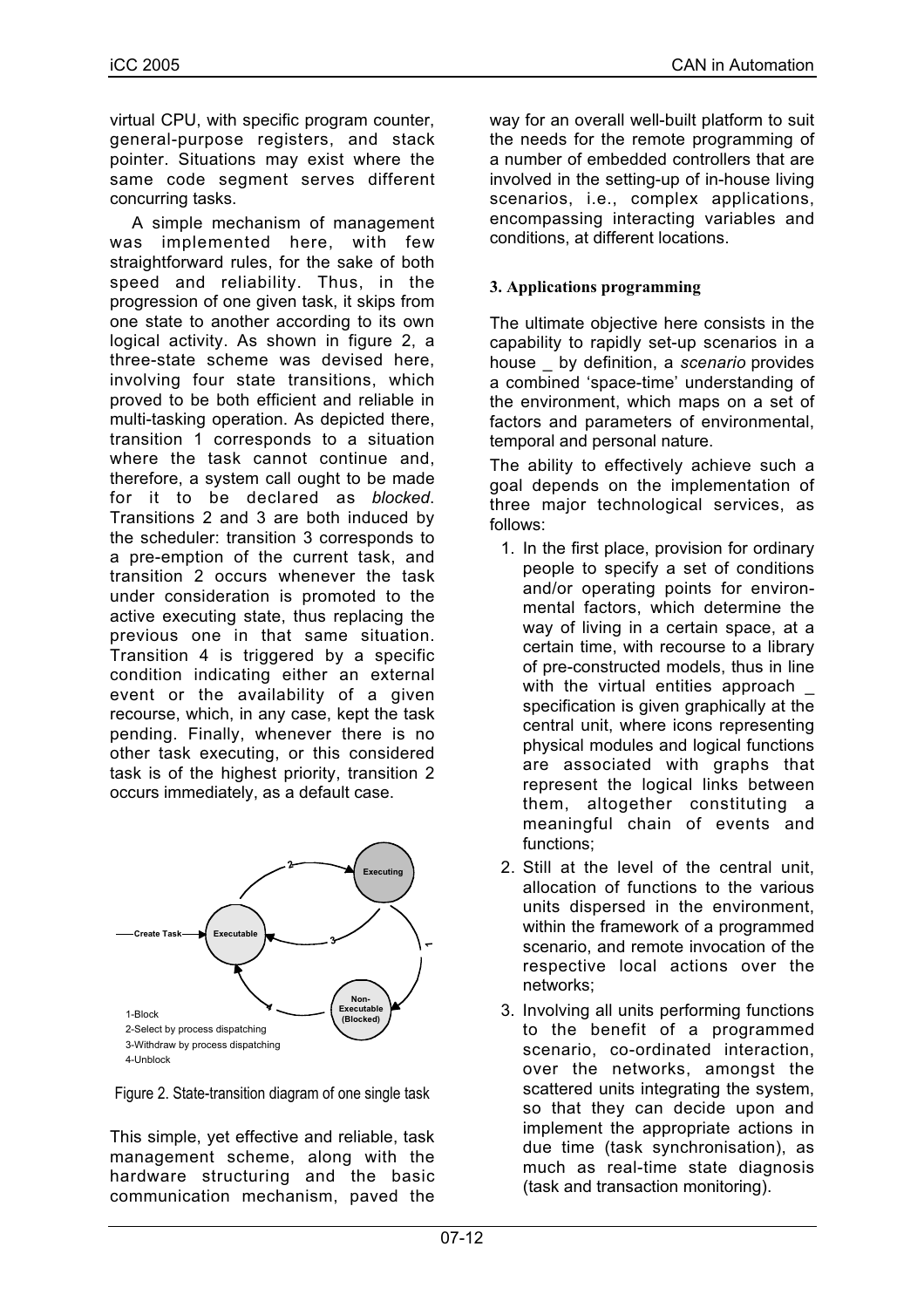From the different service levels above, it becomes clear that special emphasis is put on the human interfacing to technology, by lifting up the traditional focus from the level of applications to that of services – applications are devised and built for machines, and services are built for people – therefore aiming at serving user's needs, but relieving them from lowlevel platform concerns. Hence, the use of techniques within the scope of virtual entities contributes to (i) facilitate human interaction, and (ii) reduce the number of messages required to maintain consistent state among many units distributed across the network, in the sense that update messages are sent only to units with entities that can perceive the change.

This way of devising and implementing complex systems is supported directly by the CANopen high-level protocol, as it provides the means to support the communication semantics required by the remote set-up of devices and functions.



Figure 3. Flow of information within CANopen

The diagram depicting the information flow in CANopen software (figure 3) shows how information interacts with the different functional layers in a CANopen node. It can be noticed that there is no direct link between process application tasks and the communication management task, data being transferred through object variables

located in the object dictionary; this one consists of a communication profile, which is common to all devices in the family, and applications related data in one or more device profiles specifying device attributes. In this manner, devices become uniquely and universally represented by an electronic data sheet (EDS) and a device configuration file (DCF), both supplied by makers/vendors.

Therefore, within CANopen, the concept of device profiling was adopted to identify units in a system, thus generally standardising the communication contents (both syntax and semantics) that are to be transferred to each other. Thus, a CANopen profile family for a determined device type provides both descriptions on the actual devices' functionality and the communication mechanism to explore them, i.e., consists of device profiles and a communication profile.

This approach provides present flexibility and ensures room for future developments of device profiles, therefore recommending CANopen for the setting-up and maintenance of complex systems. In addition, CANopen provides standard network management and system services, such as synchronism, emergency messaging and system time provision. These are, synthetically, the reasons why CANopen was chosen as the paradigm of an equivalent high-level transactional service over the wireless network adopted here.

This led us to a layered approach to the respective protocol stack, as depicted in figure 4, where layers other than physical and media access control are used to support message routing, plug-and-play operation (mobility, in general terms), and local functionalities.